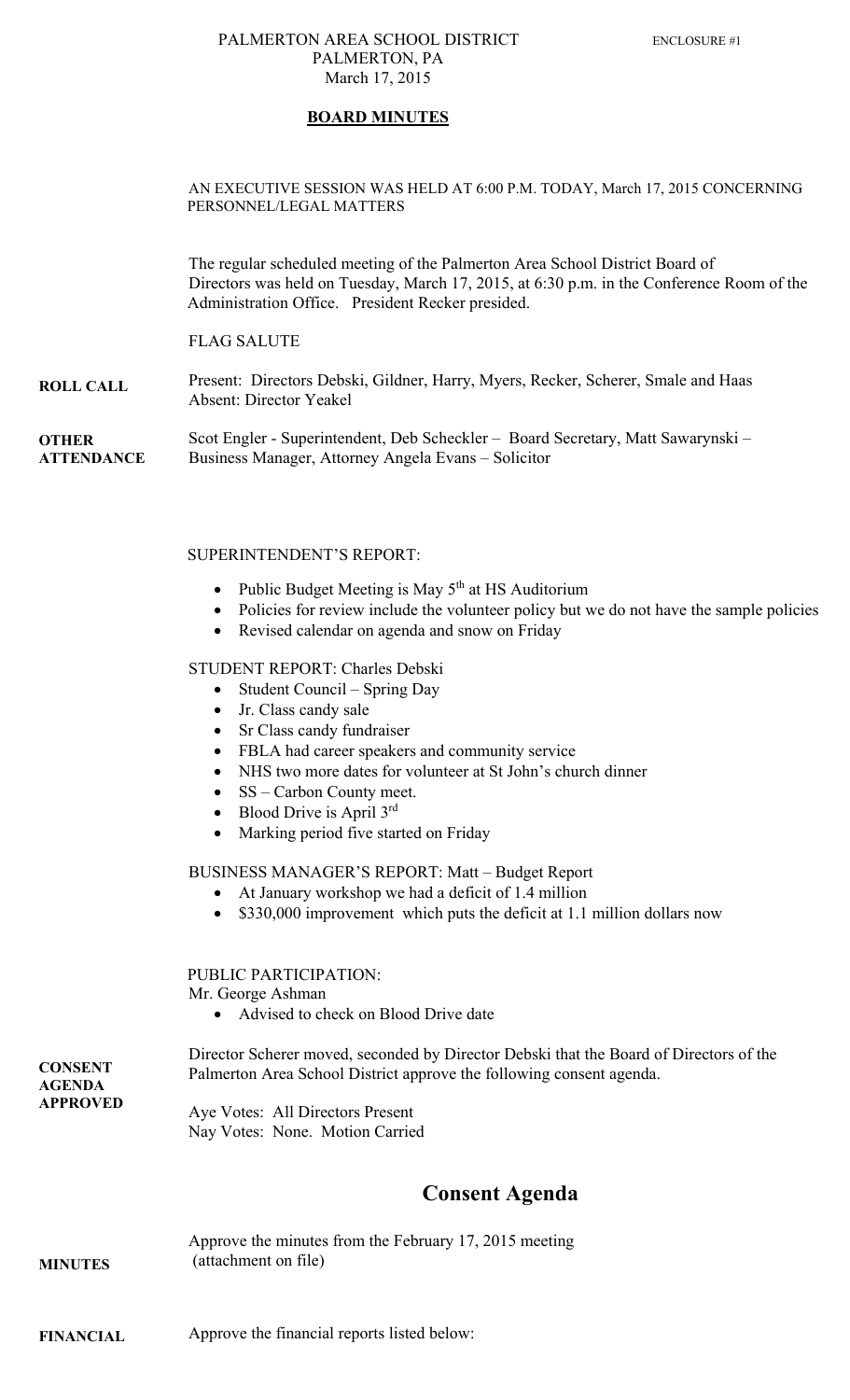|                                                                              | March 17, 2015                                                                                                                                                                                                                                                                                                                                                                        |                                                                                                                                                                                                                                                                                                                                                                                                                                                                                    |                                                                                                                                      |  |
|------------------------------------------------------------------------------|---------------------------------------------------------------------------------------------------------------------------------------------------------------------------------------------------------------------------------------------------------------------------------------------------------------------------------------------------------------------------------------|------------------------------------------------------------------------------------------------------------------------------------------------------------------------------------------------------------------------------------------------------------------------------------------------------------------------------------------------------------------------------------------------------------------------------------------------------------------------------------|--------------------------------------------------------------------------------------------------------------------------------------|--|
| <b>REPORTS</b>                                                               | TREASURER'S REPORTS (attachment on file)<br>$\bullet$                                                                                                                                                                                                                                                                                                                                 |                                                                                                                                                                                                                                                                                                                                                                                                                                                                                    |                                                                                                                                      |  |
|                                                                              | <b>ACCOUNTS PAYABLE</b> (attachment on file)<br>$\bullet$                                                                                                                                                                                                                                                                                                                             |                                                                                                                                                                                                                                                                                                                                                                                                                                                                                    |                                                                                                                                      |  |
|                                                                              | BUDGET TRANSFERS (attachment on file)<br>$\bullet$                                                                                                                                                                                                                                                                                                                                    |                                                                                                                                                                                                                                                                                                                                                                                                                                                                                    |                                                                                                                                      |  |
|                                                                              | GRANTS (attachment on file)<br>$\bullet$                                                                                                                                                                                                                                                                                                                                              |                                                                                                                                                                                                                                                                                                                                                                                                                                                                                    |                                                                                                                                      |  |
| <b>APPROVE</b>                                                               | Approve the following Substitutes effective March 18, 2015:                                                                                                                                                                                                                                                                                                                           |                                                                                                                                                                                                                                                                                                                                                                                                                                                                                    |                                                                                                                                      |  |
| <b>SUBSTITUTES</b>                                                           | <b>Aubrey Costenbader</b>                                                                                                                                                                                                                                                                                                                                                             | <b>Substitute Teacher</b>                                                                                                                                                                                                                                                                                                                                                                                                                                                          |                                                                                                                                      |  |
|                                                                              | Nakea Beers<br>$\bullet$                                                                                                                                                                                                                                                                                                                                                              | <b>Substitute Teacher</b>                                                                                                                                                                                                                                                                                                                                                                                                                                                          |                                                                                                                                      |  |
|                                                                              | Karen Jetty                                                                                                                                                                                                                                                                                                                                                                           | Substitute Instructional Aide and Substitute Secretary                                                                                                                                                                                                                                                                                                                                                                                                                             |                                                                                                                                      |  |
|                                                                              | Jill Kuzo<br>$\bullet$                                                                                                                                                                                                                                                                                                                                                                | Substitute Instructional Aide and Substitute Secretary                                                                                                                                                                                                                                                                                                                                                                                                                             |                                                                                                                                      |  |
| <b>MENTORS</b>                                                               | Approve Amy Negley and Alexandra Spalding as mentors to Kristina Hummelwright for the<br>remainder of the 2014-2015 school year at the rate of \$340.75 each.                                                                                                                                                                                                                         |                                                                                                                                                                                                                                                                                                                                                                                                                                                                                    |                                                                                                                                      |  |
| <b>ESY STAFF</b>                                                             | Approve the following staff for the ESY Program which will run July 6 to July 30, 2015,<br>Monday-Thursday from $8:30$ a.m. $-12:30$ p.m.:                                                                                                                                                                                                                                            |                                                                                                                                                                                                                                                                                                                                                                                                                                                                                    |                                                                                                                                      |  |
|                                                                              | Katherine Gilmartin                                                                                                                                                                                                                                                                                                                                                                   | Teacher                                                                                                                                                                                                                                                                                                                                                                                                                                                                            | \$30.00/hour                                                                                                                         |  |
|                                                                              | $\bullet$                                                                                                                                                                                                                                                                                                                                                                             | Teacher                                                                                                                                                                                                                                                                                                                                                                                                                                                                            | \$30.00/hour                                                                                                                         |  |
|                                                                              | Ashley Hummer<br>$\bullet$<br><b>Christine DeLong</b><br>$\bullet$                                                                                                                                                                                                                                                                                                                    | Teacher                                                                                                                                                                                                                                                                                                                                                                                                                                                                            | \$30.00/hour                                                                                                                         |  |
|                                                                              | Michelle Bisbing<br>$\bullet$                                                                                                                                                                                                                                                                                                                                                         | Nurse                                                                                                                                                                                                                                                                                                                                                                                                                                                                              | \$15.99/hour                                                                                                                         |  |
|                                                                              | Gari Savage<br>$\bullet$                                                                                                                                                                                                                                                                                                                                                              | <b>Instructional Assistant</b>                                                                                                                                                                                                                                                                                                                                                                                                                                                     | \$15.51                                                                                                                              |  |
|                                                                              | Marcia Heinick<br>$\bullet$                                                                                                                                                                                                                                                                                                                                                           | <b>Instructional Assistant</b>                                                                                                                                                                                                                                                                                                                                                                                                                                                     | \$14.31                                                                                                                              |  |
|                                                                              | Christina Bravo<br>$\bullet$                                                                                                                                                                                                                                                                                                                                                          | <b>Instructional Assistant</b>                                                                                                                                                                                                                                                                                                                                                                                                                                                     | \$14.31                                                                                                                              |  |
|                                                                              | Casey Rinfret<br>$\bullet$                                                                                                                                                                                                                                                                                                                                                            | One-On-One Instructional Assistant                                                                                                                                                                                                                                                                                                                                                                                                                                                 | \$14.31                                                                                                                              |  |
| <b>EXTRA</b><br><b>CURRICULAR</b><br><b>POSITIONS</b><br><b>TUITION RE -</b> | Leigh Keenan<br><b>Brett Zieber</b><br>Jeremy Coleman<br>$\bullet$<br>Rodney Strohl<br>$\bullet$<br><b>Ralph Andrews</b><br>$\bullet$<br>Sue Lynn<br>$\bullet$<br>Justin Petersen<br>$\bullet$<br>Erick Kresge<br>$\bullet$<br><b>Rick Petersen</b><br>$\bullet$<br><b>Rick Anderson</b><br>$\bullet$<br><b>Trevor Bartholomew</b><br>$\bullet$<br><b>Brielle Rhodes</b><br>$\bullet$ | Approve the following extracurricular positions for the 2015-2016 season:<br>Head Boys' Basketball Coach<br>Assistant Boys' Basketball Coach<br>Assistant Boys' Basketball Coach<br>Head Girls' Basketball Coach<br>Assistant Girls' Basketball Coach<br>Assistant Girls' Basketball Coach<br>Head Wrestling Coach<br><b>Assistant Wrestling Coach</b><br><b>Assistant Wrestling Coach</b><br>Volunteer Wrestling Coach<br><b>Volunteer Wrestling Coach</b><br>JH Cheering Advisor | \$6,029<br>\$3,947<br>\$3,947<br>\$6,029<br>\$3,947<br>\$3,947<br>\$6,029<br>\$3,947<br>\$3,947<br>Volunteer<br>Volunteer<br>\$1,192 |  |
| <b>IMBURSEMENT</b>                                                           | Approve the attached tuition reimbursements.                                                                                                                                                                                                                                                                                                                                          |                                                                                                                                                                                                                                                                                                                                                                                                                                                                                    |                                                                                                                                      |  |
| <b>AGREEMENT</b>                                                             | Approve the agreement with James R. Schwab for behavioral intervention and counseling at<br>the rate of \$120/hour as needed, effective January 25, 2015.                                                                                                                                                                                                                             |                                                                                                                                                                                                                                                                                                                                                                                                                                                                                    |                                                                                                                                      |  |
| <b>PROGRAM OF</b><br><b>STUDIES</b>                                          | Approve the Palmerton Area Senior High School's Program of Studies for the 2015-2016<br>school year.                                                                                                                                                                                                                                                                                  |                                                                                                                                                                                                                                                                                                                                                                                                                                                                                    |                                                                                                                                      |  |
| <b>SENIOR CLASS</b><br><b>OUTTING</b>                                        | Approve the contract with Pocono Valley for the senior class of 2015 outing event to be held<br>on May 22, 2015.                                                                                                                                                                                                                                                                      |                                                                                                                                                                                                                                                                                                                                                                                                                                                                                    |                                                                                                                                      |  |
| <b>DONATION</b>                                                              | Accept a donation of \$5,000 to the District from Bowmanstown Rod & Gun Club.                                                                                                                                                                                                                                                                                                         |                                                                                                                                                                                                                                                                                                                                                                                                                                                                                    |                                                                                                                                      |  |
| <b>GENERAL</b>                                                               |                                                                                                                                                                                                                                                                                                                                                                                       | Award the General School Supplies bid for \$23,380.55 (attachment)                                                                                                                                                                                                                                                                                                                                                                                                                 |                                                                                                                                      |  |
| <b>SCHOOL</b><br><b>SUPPLIES</b>                                             | <b>End of Consent Agenda</b>                                                                                                                                                                                                                                                                                                                                                          |                                                                                                                                                                                                                                                                                                                                                                                                                                                                                    |                                                                                                                                      |  |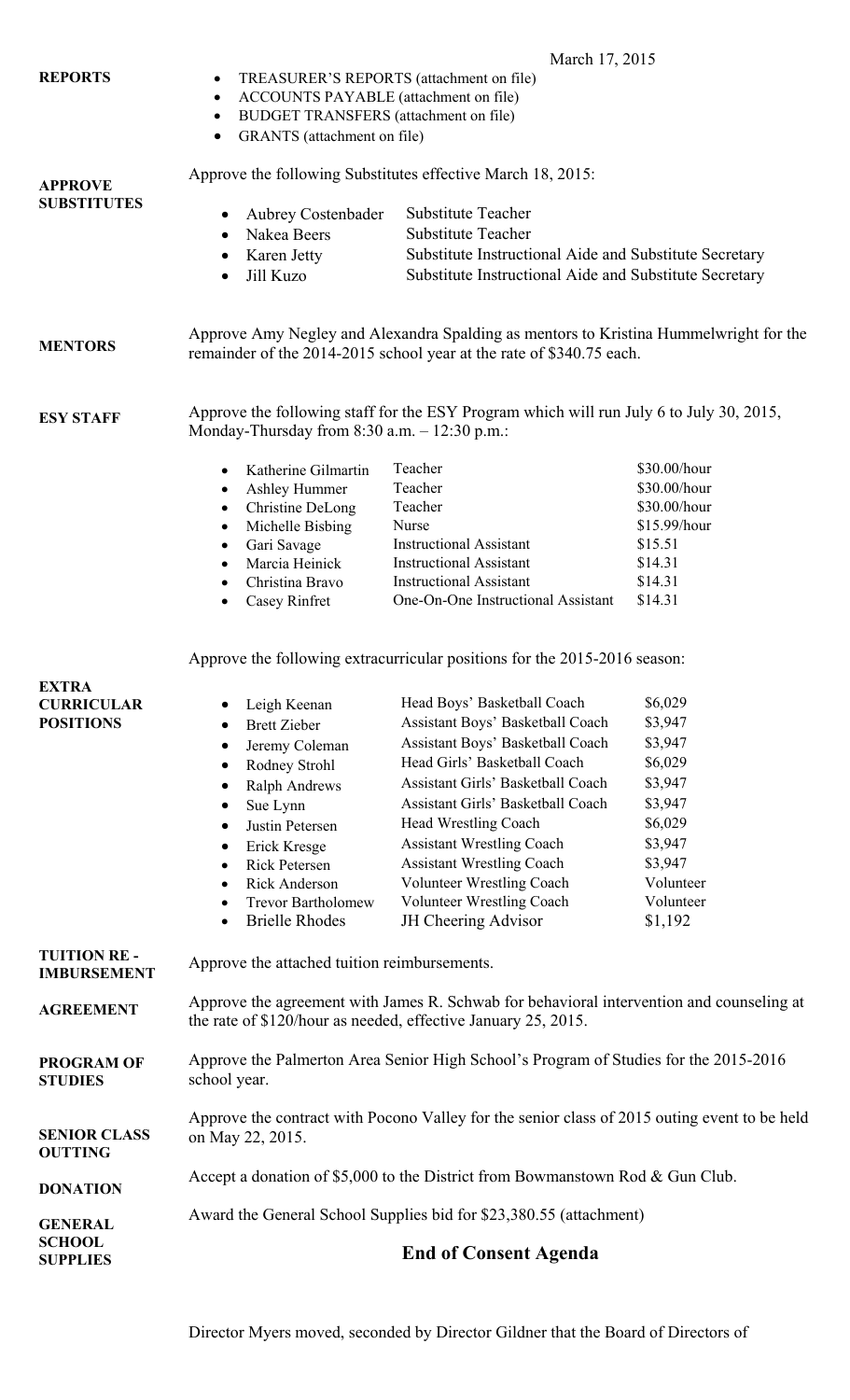|                                       | March 17, 2015                                                                                                                                                                                                   |                                                                                          |  |  |
|---------------------------------------|------------------------------------------------------------------------------------------------------------------------------------------------------------------------------------------------------------------|------------------------------------------------------------------------------------------|--|--|
| <b>ADVISORS</b>                       | Palmerton Area School District approve Jodi Smale as Cheering Advisor for the 2015-2016                                                                                                                          |                                                                                          |  |  |
| <b>APPROVED</b>                       | season at the rate of \$2,385.                                                                                                                                                                                   |                                                                                          |  |  |
|                                       | Aye Votes: Directors Recker, Debski, Gildner, Haas, Harry, Myers, and Scherer.<br>Nay Votes: None.<br>Absent:<br>Director Yeakel.                                                                                |                                                                                          |  |  |
|                                       |                                                                                                                                                                                                                  |                                                                                          |  |  |
|                                       |                                                                                                                                                                                                                  |                                                                                          |  |  |
|                                       | Abstained: Director Smale. Motion Carried                                                                                                                                                                        |                                                                                          |  |  |
|                                       |                                                                                                                                                                                                                  |                                                                                          |  |  |
|                                       | Director Haas moved, seconded by Director Gildner that the Board of Directors of<br>Palmerton Area School District approve Linsey German as Cheering Advisor for the<br>2015-2016 season at the rate of \$2,385. |                                                                                          |  |  |
|                                       |                                                                                                                                                                                                                  |                                                                                          |  |  |
|                                       |                                                                                                                                                                                                                  |                                                                                          |  |  |
|                                       |                                                                                                                                                                                                                  |                                                                                          |  |  |
|                                       | Aye Votes: All Directors Present                                                                                                                                                                                 |                                                                                          |  |  |
|                                       | Nay Votes: None. Motion Carried                                                                                                                                                                                  |                                                                                          |  |  |
|                                       |                                                                                                                                                                                                                  |                                                                                          |  |  |
|                                       | Director Scherer moved, seconded by Director Smale that the Board of Directors of                                                                                                                                |                                                                                          |  |  |
| <b>GRADUATION</b>                     | Palmerton Area School District approve June 8, 2015 as the graduation date for the                                                                                                                               |                                                                                          |  |  |
| <b>DATE APPROVED</b>                  | class of 2015.                                                                                                                                                                                                   |                                                                                          |  |  |
|                                       | Aye Votes: All Directors Present<br>Nay Votes: None. Motion Carried                                                                                                                                              |                                                                                          |  |  |
|                                       |                                                                                                                                                                                                                  |                                                                                          |  |  |
|                                       |                                                                                                                                                                                                                  |                                                                                          |  |  |
|                                       |                                                                                                                                                                                                                  |                                                                                          |  |  |
|                                       | Director Myers moved, seconded by Director Debski that the Board of Directors of<br>Palmerton Area School District approve the Palmerton Area School District 2014-2015                                          |                                                                                          |  |  |
| <b>REVISED 2014-</b>                  | revised school calendar.                                                                                                                                                                                         |                                                                                          |  |  |
| <b>2015 SCHOOL</b><br><b>CALENDAR</b> |                                                                                                                                                                                                                  |                                                                                          |  |  |
| <b>APPROVED</b>                       | Aye Votes: All Directors Present<br>Nay Votes: None. Motion Carried                                                                                                                                              |                                                                                          |  |  |
|                                       |                                                                                                                                                                                                                  |                                                                                          |  |  |
|                                       |                                                                                                                                                                                                                  |                                                                                          |  |  |
|                                       | Director Scherer moved, seconded by Director Debski that the Board of Directors of<br>Palmerton Area School District approve the Palmerton Area School District 2015-2016                                        |                                                                                          |  |  |
| 2015-2016                             |                                                                                                                                                                                                                  |                                                                                          |  |  |
| <b>SCHOOL</b><br><b>CALENDAR</b>      | school calendar.                                                                                                                                                                                                 |                                                                                          |  |  |
| <b>APPROVED</b>                       | Aye Votes: All Directors Present<br>Nay Votes: None. Motion Carried                                                                                                                                              |                                                                                          |  |  |
|                                       |                                                                                                                                                                                                                  |                                                                                          |  |  |
|                                       |                                                                                                                                                                                                                  |                                                                                          |  |  |
|                                       |                                                                                                                                                                                                                  | Director Smale moved, seconded by Director Haas that the Board of Directors of Palmerton |  |  |
| 2015-2016                             | Area School District approve the breakfast and lunch prices for 2015-2016 as mandated by                                                                                                                         |                                                                                          |  |  |
| <b>BREAKFAST AND</b>                  | Section 205 of the Healthy, Hunger-Free Lids Act of 2010.                                                                                                                                                        |                                                                                          |  |  |
| <b>LUNCH PRICES</b>                   |                                                                                                                                                                                                                  |                                                                                          |  |  |
| <b>APPROVED</b>                       | <b>Elementary Breakfast</b><br>$\bullet$                                                                                                                                                                         | \$1.15                                                                                   |  |  |
|                                       | <b>Secondary Breakfast</b><br>٠<br><b>Adult Breakfast</b>                                                                                                                                                        | \$1.25                                                                                   |  |  |
|                                       | $\bullet$<br><b>Elementary Lunch</b><br>٠                                                                                                                                                                        | \$2.10<br>\$2.20                                                                         |  |  |
|                                       | Secondary Lunch<br>٠                                                                                                                                                                                             | \$2.30                                                                                   |  |  |
|                                       | <b>Adult Lunch</b>                                                                                                                                                                                               | \$3.50                                                                                   |  |  |
|                                       | Milk                                                                                                                                                                                                             | \$.55                                                                                    |  |  |
|                                       |                                                                                                                                                                                                                  |                                                                                          |  |  |
|                                       | Aye Votes: All Directors Present                                                                                                                                                                                 |                                                                                          |  |  |
|                                       | Nay Votes: None. Motion Carried                                                                                                                                                                                  |                                                                                          |  |  |